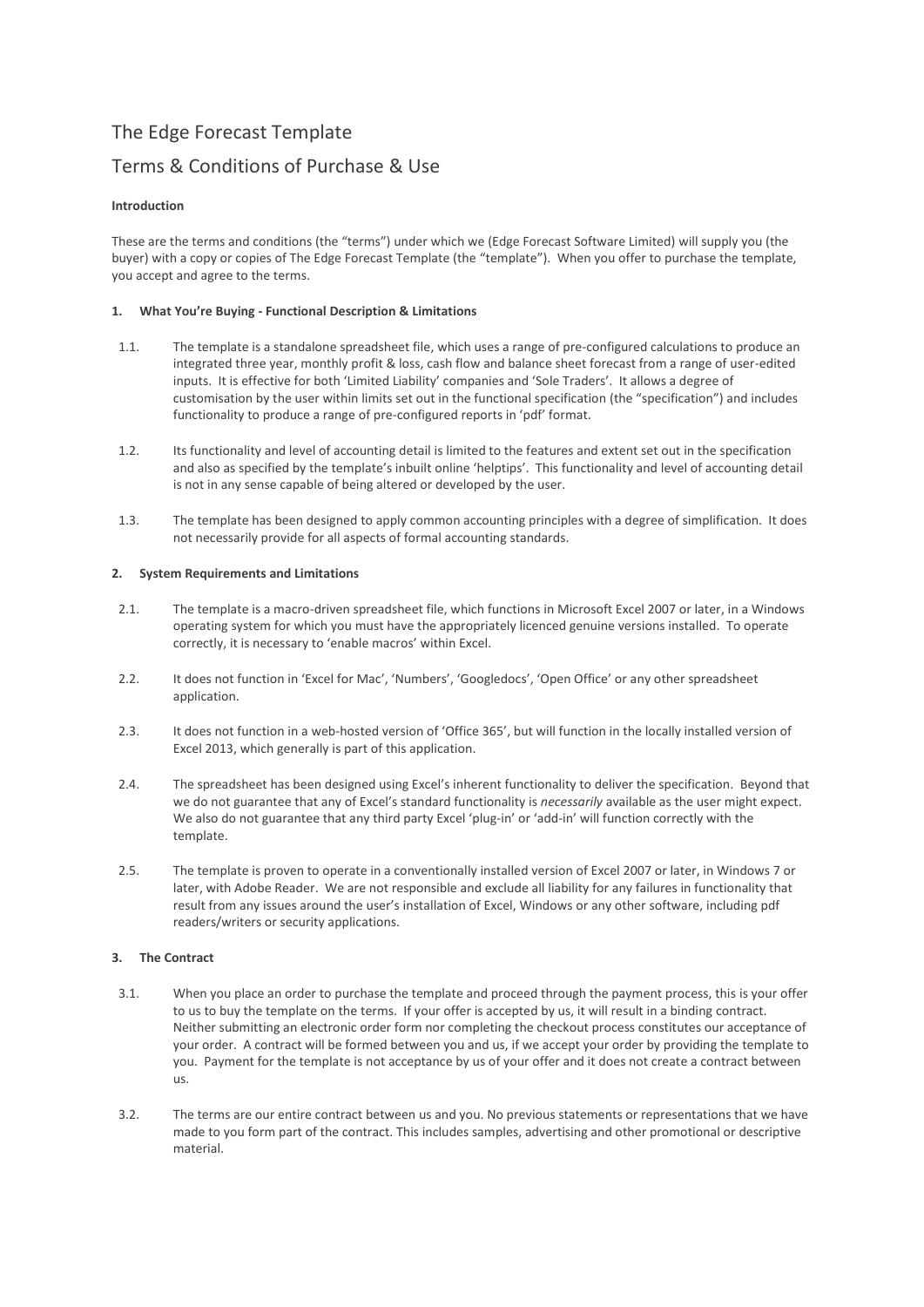3.3. If either you or us need to give the other a notice under the terms (the "notice"), the notice must be given properly to be effective. Clause 15 explains how to give a proper notice.

#### **4. Payment**

- 4.1. The payment for the template is due when you offer to buy the template. The payment must be made before the template is provided to you. If you do not make the payment, you will not be provided with the template.
- 4.2. We make every effort to ensure that prices are correct at the time that payment is made. We reserve the right to change our prices, and alter and remove any special offers from time to time. All prices quoted do not include VAT. VAT will be added prior to payment of the purchase price.
- 4.3. We reserve the right to charge you our costs, including, but not limited to, our administrative costs, legal expenses and court fees if any payment that you make to us fails and any costs are incurred by us in obtaining that payment. We will charge you interest at 3% per year above the Bank of England base rate from time to time from the due date until we receive all payment from you. This rate applies before or after any court judgment in our favour on the debt. The interest will be earned daily and you must pay the interest along with the overdue amount.

#### **5. The Licence**

- 5.1. As the result of your purchase of the template, you have a non-exclusive licence to use the template indefinitely, subject to the terms. By purchasing the template, you expressly agree to abide by the terms.
- 5.2. The template is licenced to you. You have to provide a single 'registered forecast name' when you pay for the template, which will appear throughout the template's various screens and reports, and which cannot be altered, except at our discretion.
- 5.3. The file can be 'resaved' into as many versions as required provided the registered forecast name is not altered.
- 5.4. There is no restriction as to how many users may access the file provided they adhere to the terms. You must ensure that all users of the template and the file have read the terms and agree to them.

#### **6. Money Back Guarantee**

6.1. If you are not entirely satisfied with the template's performance, we will refund the template purchase price if you send us a notice by telephone or email within 30 days of the date that you purchased the template.

#### **7. Our responsibilities**

- 7.1. The template has been fully tested and has been shown to function according to the specification as described in the terms when the stated system requirements are met. In addition the financial calculations provide correct outcomes on the basis of a standard approach to accounting in all known circumstances.
- 7.2. However it is possible that there may be some unforeseen combinations of data or perfectly reasonable userbehaviour in which some failure of calculation or functionality may result.
- 7.3. If you send us a notice of such an occurrence with a full explanation of the circumstances, including, where possible, a documented example, and providing we are satisfied that the fault lies with the template and that you have complied with the terms, we will do our best to rectify it as soon as possible. However, we cannot guarantee how long this will take. In any event, if the matter is not resolved to your satisfaction, you are entitled to a full refund of the template purchase price on request.

#### **8. Limit of Liability**

- 8.1. Subject to you complying with the terms, we are responsible for the correct working of the template and we will rectify errors as soon as possible when we are notified of them and provide a full refund of the template purchase price where appropriate.
- 8.2. We take no responsibility for the integrity of data once published. We are not liable for any loss of profit, loss of business, loss of data, loss of contracts, loss of business use, loss of goodwill or loss of savings or any other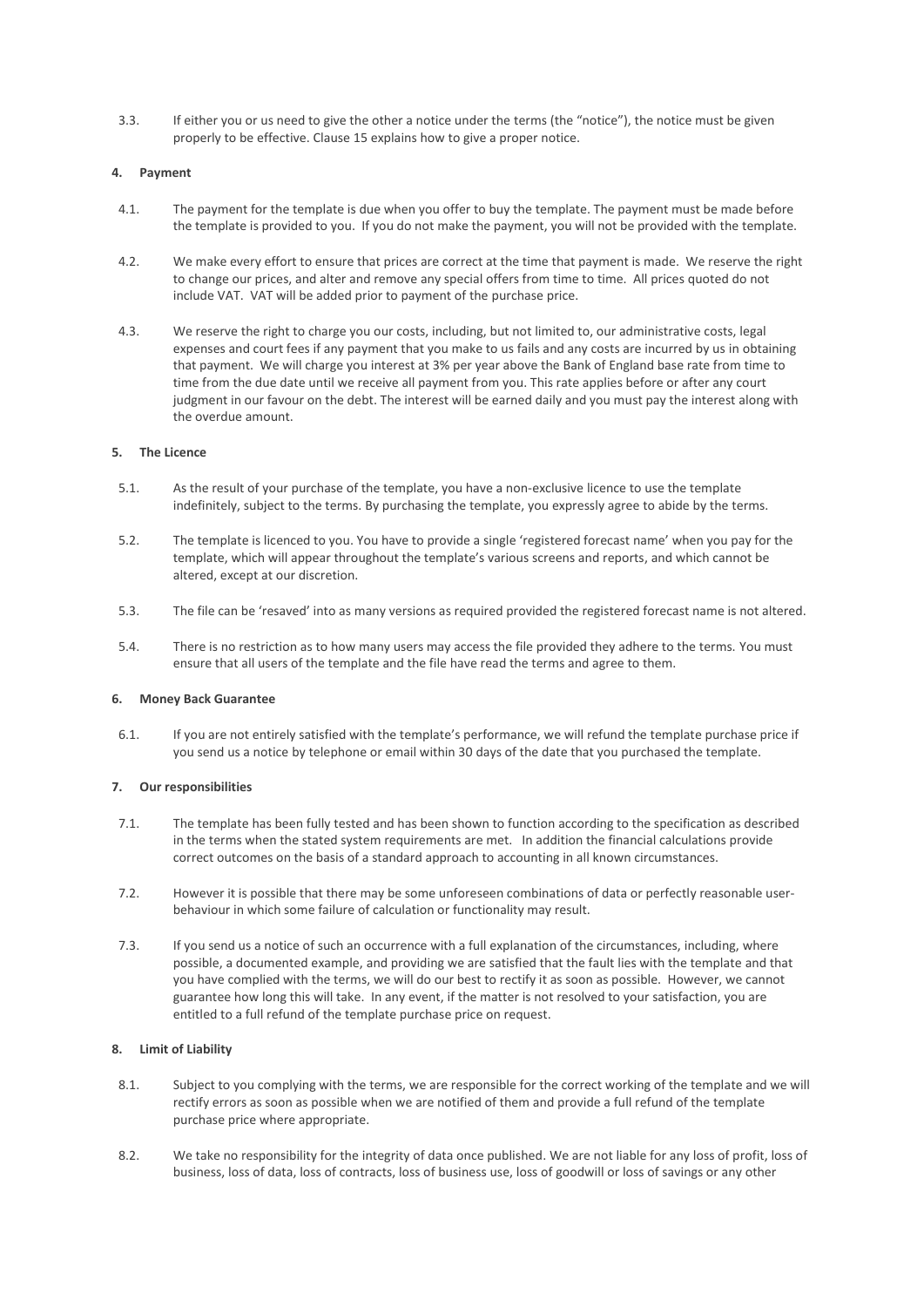consequential loss that results from unforeseen errors or failures however caused. In particular we shall not be liable for additional costs in respect of time taken to resolve issues with the template or any loss of potential finance that may result from errors or delays. Our total liability to you under the contract between you and us will not exceed the purchase price of the template.

- 8.3. The terms do not limit our liability for death, personal injury caused by our negligence, fraud, breach of the terms implied by section 12 of the Sale of Goods Act 1979, defective products under the Consumer Protection Act 1987, or any other matter that the law says we can't exclude.
- 8.4. Neither you nor us will be liable to the other for failure or delay in carrying out the terms that is caused by an event beyond our reasonable control, which we could not have foreseen or which was unavoidable. This includes industrial disputes, energy or transport failures, acts of God, war, terrorism, civil unrest, explosions, mechanical breakdown, natural disasters, malicious damage, or default of suppliers or sub-contractors.

#### **9. Your responsibilities**

- 9.1. You have bought the template, which is a spreadsheet application. You recognise that its use requires a basic understanding of using spreadsheets within Excel and a Windows operating system.
- 9.2. You are responsible for assessing whether the template is likely to meet your needs prior to purchase by reviewing the available information on the website and in particular the 'functional specification'. We make no guarantees that the template is suitable for you and do not provide commercial or strategic advice.
- 9.3. You are responsible for understanding and following the instructions and guidance given within the inbuilt 'helptips'.
- 9.4. You are responsible for carrying out adequate and frequent back-ups to protect you against the effects of lost data in the event of unexpected errors or 'crashes'.
- 9.5. The template is designed to help you create a financial forecast. You recognise that this task may involve some understanding of basic accountancy issues and that if this is beyond the level of help we can make available to you as an integral part of the template, it is your responsibility to resource this understanding.
- 9.6. You are entirely responsible for the integrity and correctness of any data you input into the template and that you ultimately publish from the template.
- 9.7. You are responsible for ensuring that anyone with whom you share the file adheres to the terms of its use and you will indemnify us against any losses, expenses, costs, liabilities and damage that we incur as a result of the improper use of the template or a breach of our intellectual property rights in the template.

#### **10. Risk**

10.1. Risk in the template passes to you on delivery. If any part of the template is lost, destroyed or damaged after risk has passed to you, we shall replace the template subject to you paying the cost of such replacement.

#### **11. Restrictions of use**

- 11.1. You must not unlock or unprotect the template or the spreadsheet, or access the underlying computer code or attempt to do any of these things. You must not translate, adapt, vary, modify, disassemble, decompile or reverse engineer the template. Any breach of this restriction will invalidate any warranty for the correct functioning of the template and may lead to legal proceedings being brought against you.
- 11.2. You may not alter the registered forecast name supplied at the point of purchase. (We may do this for you at our discretion and this may involve a charge.)
- 11.3. You may not materially alter the presentation of the template's pre-configured reports.
- 11.4. You may not claim 'copyright' for the published reports or breach our intellectual property rights.
- 11.5. You may not attempt to develop or apply computer code to alter the template's functionality or interact with it, without our express permission given in writing in advance of the change.